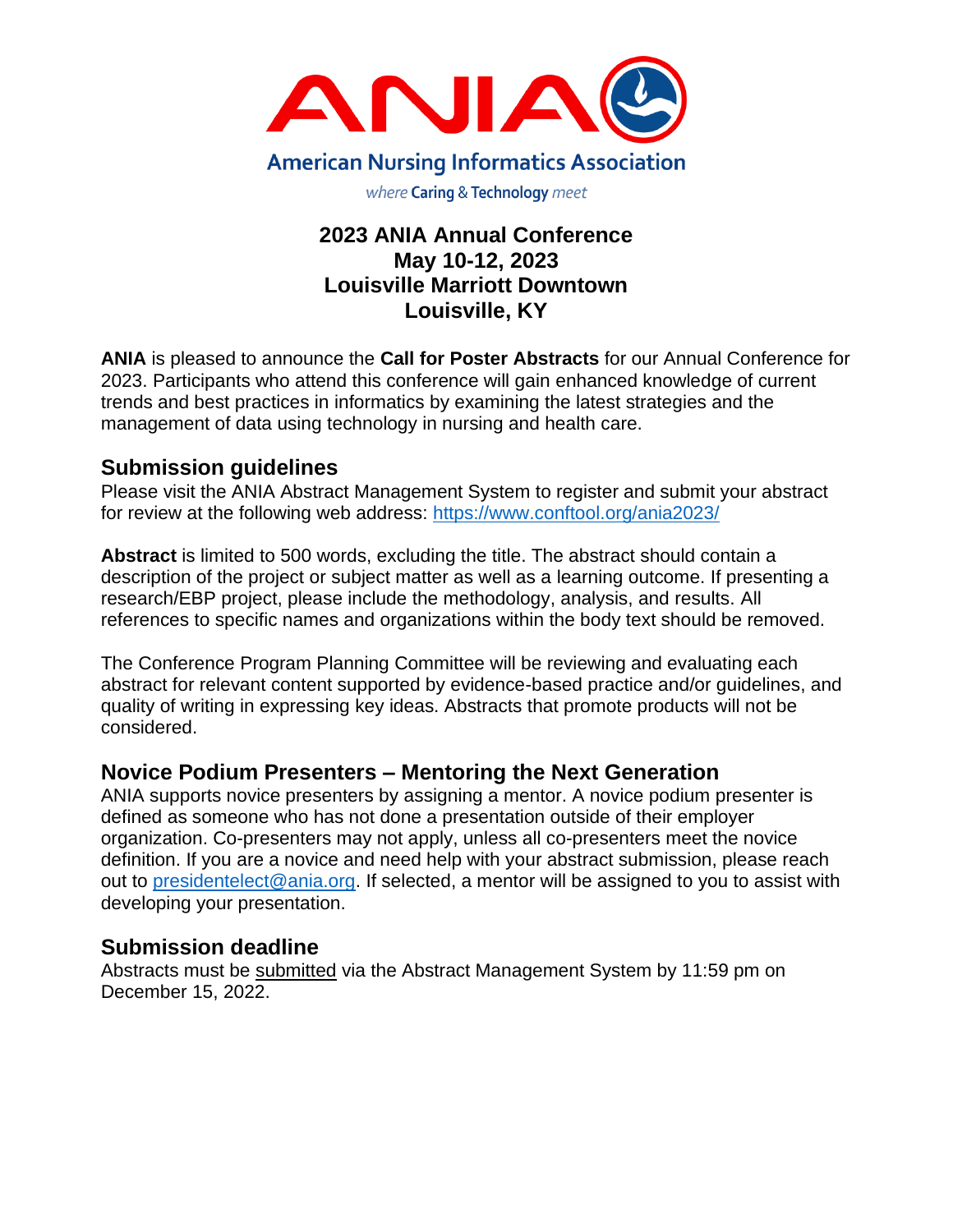

# **Submission questions**

Any abstract submission questions should be directed to the following:

Kristina Moran Education Coordinator Email: ania\_abstracts@aij.com Tel: 856-256-2358

# **Conference tracks**

#### **Role and career development**

- Identify innovative opportunities in education and career development for nursing informatics.
- Identify new and effective methods for mentoring the next generation of informatics nurses.
- Discuss the evolution of informatics roles for nurses.

#### **Impact on practice:**

- Discuss strategies and workflow design for optimizing health care technology throughout the continuum of care.
- Explore how mobile health, telehealth, and new technologies can enable health care transformation.
- Identify best practices for training and educating health care providers and leadership on informatics competencies.

### **Quality improvement and patient outcomes**

- Evaluate the impact clinical information systems have on patient care outcomes.
- Identify how clinical decision support systems can drive evidence-based practice.
- Discuss new and emerging trends in patient engagement in a technology-laden environment.

#### **Innovation in practice**

- Identify emerging knowledge and research opportunities in the field of nursing informatics.
- Discuss new and emerging trends in consumer informatics.
- Discuss how analytics drives data to wisdom in health care.

### **Leadership strategies**

- Identify traditional and non-traditional leadership methods applicable for informatics.
- Discuss methods that nurses can use to drive change management in health care organizations.
- Identify ways in which organizations can empower clinical transformation.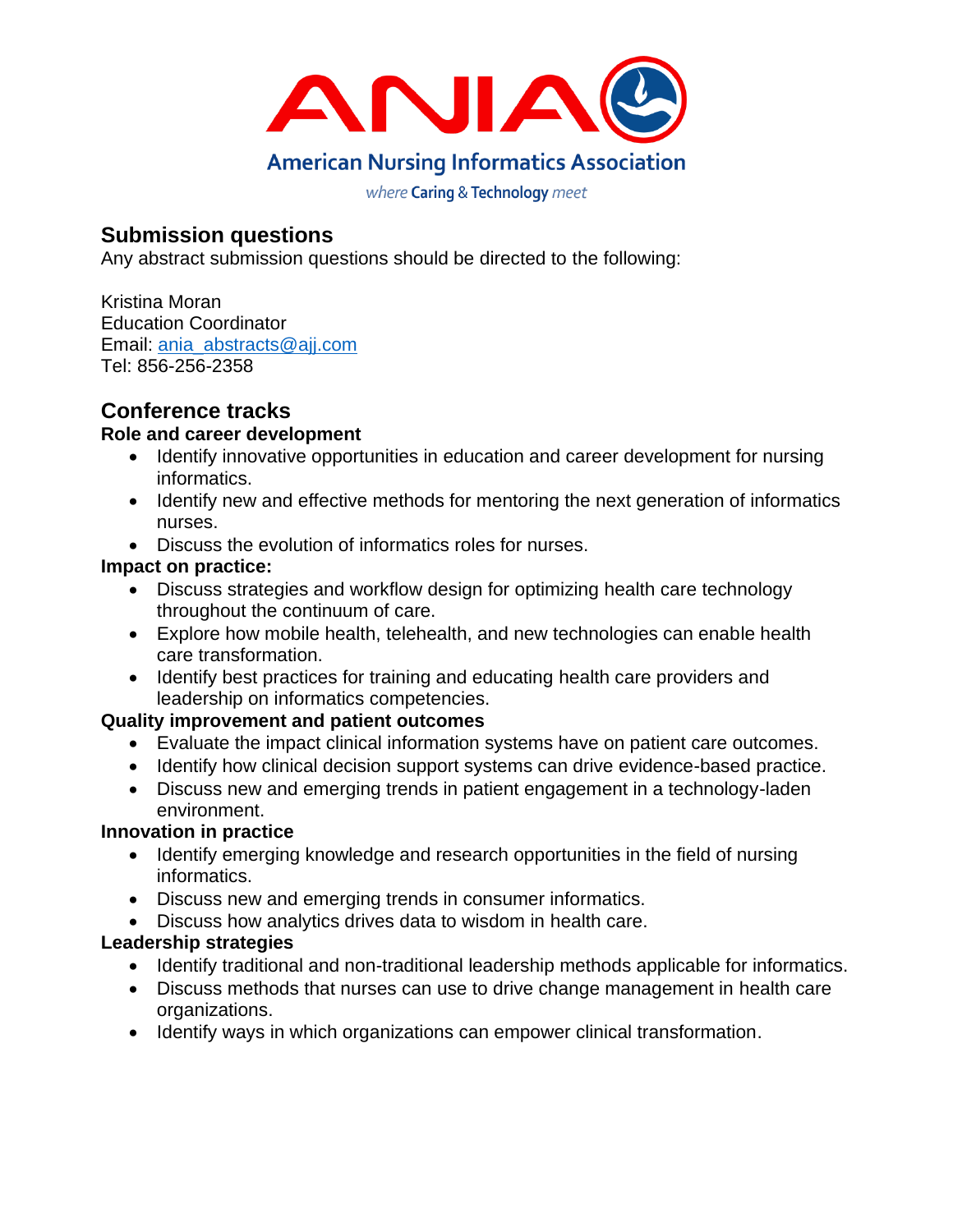

# **Participants**

Novice and experienced nurses and their associates who are engaged in the practice of healthcare informatics in any practice area.

# **Authorship of abstracts**

The primary author/investigator submits the abstract with full consent of all coauthors/investigators. The primary author will be the contact person for all future correspondence. Although a nurse should be one of the authors/investigators, interprofessional abstracts are welcome (e.g., physician, pharmacist, social work, etc.). ANIA members and non-members are invited to submit abstracts. Posters selected for presentation must have a presenter who is able to present on any day of the conference.

**Biographical data and disclosure form:** Biographical data and disclosure of relevant financial relationships is requested for any abstract submission. The primary author, primary presenter (if other than primary author), and any additional authors who are anticipated to be in attendance as presenters are requested to complete this form and provide with the abstract submission. **All biographical data and disclosure forms should be included with the abstract submission.** 

**Expertise:** Briefly describe your knowledge and subject matter expertise related to the content for the submitted abstract. Please focus on your professional credentials, clinical background, and teaching experience on this subject. Identify your level of expertise relative to presenting to an audience outside of your facility or institution (1<sup>st</sup> presentation, have presented 1-5 presentations, have presented more than 5 presentations).

#### *ANCC Standards for Integrity and Independence in Accredited Continuing Education*

The American Nurses Credentialing Center's Commission on Accreditation (ANCC-COA) adopted the *Standards for Integrity and Independence in Accredited Continuing Education\* and* acknowledges that many healthcare professionals have financial relationships with ineligible companies. *ANCC defines ineligible organizations* as those whose primary business is producing, marketing, selling, re-selling or distributing healthcare products used by or on patients. These relationships must not be allowed to influence accredited continuing education.

[\\*Standards for Integrity and Independence in Accredited Continuing Education | ACCME\)](https://accme.org/accreditation-rules/standards-for-integrity-independence-accredited-ce)

Before the planning for the education begins, the accredited provider must collect information from all individuals associated with the planning and implementation of an educational activity, including, but not limited to, the planning committee, faculty, presenters, authors, content experts and content reviewers, to provide information about **all** their financial relationships with ineligible companies within the prior **24** months. This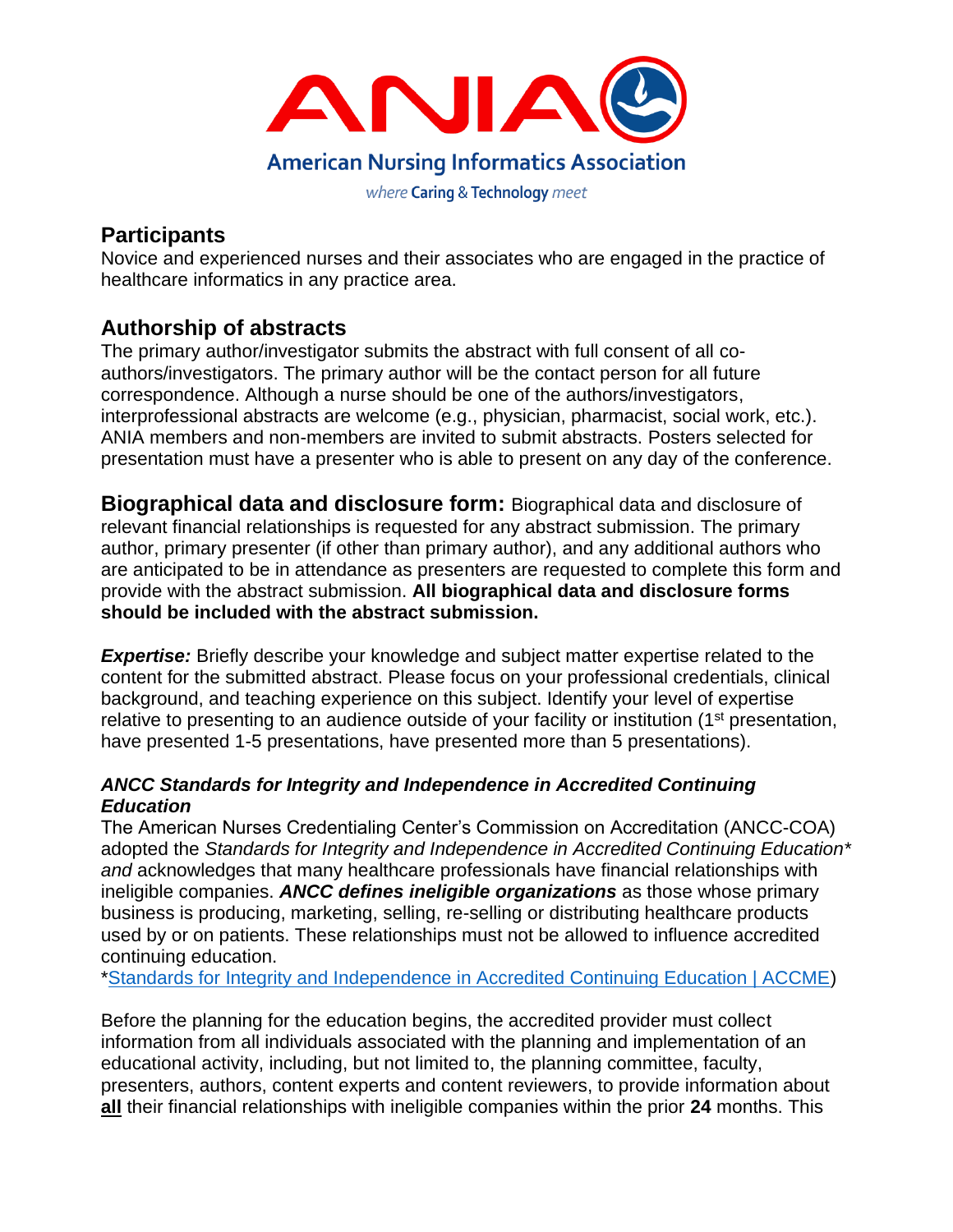

disclosure must include: the name of the ineligible company, the nature of the financial relationship.

*Examples of financial relationships* include employees, researcher, consultant, advisor, speaker, independent contractor, royalties or patent beneficiary, executive role, and ownership interest. Individual stocks and stock options should be disclosed; diversified mutual funds do not need to be disclosed. Owners or employees of ineligible companies must be excluded from controlling content or participating as planners or faculty in accredited education, *unless*:

- The content is not related to the business line or product.
- The content is limited to basic science research, and they do not make care recommendations.
- They are participating as technicians to teach safe and proper use of medical devices and do not recommend whether or when a device is used.

## **Abstract submission, review, and acceptance**

**Submission:** Abstracts must be submitted via the abstract management system by the requested deadline.

### *Abstract submission fields*

- **Submitting author name:** Submitting author must be the primary presenter or a contributing author.
- **Conference track/submission type:** Determined by abstract submission type.
- **Information on authors**

*Authors:* Please list one author per line. If the contribution has several authors from different organizations, please put an index number of the authors' organizations in the right column. The index numbers have to match the line numbers of the organizations below. Several organizations per author may be separated by commas. *Organizations:* Please list every organization only once. The line number of the organization has to match the index number listed above (behind the authors).

### • **Contribution details**

- o *Title of contribution:* Use key words which describe the specific topic and content of the abstract.
- o *Abstract (limited to 500 words):* Summarize content into a brief, well-organized and engaging paragraph. Abstract text should contain evidence-based guidelines, best available evidence, and/or nursing research to add meaningful and supportive data. The Conference Program Planning Committee needs to clearly understand and visualize a 360-degree view of the proposed session. Strive to use the majority of the allotted character limitations. Please note that any learning outcomes, objectives, and references included in the abstract paragraph will contribute to total character limit.
- o *Content outline structure*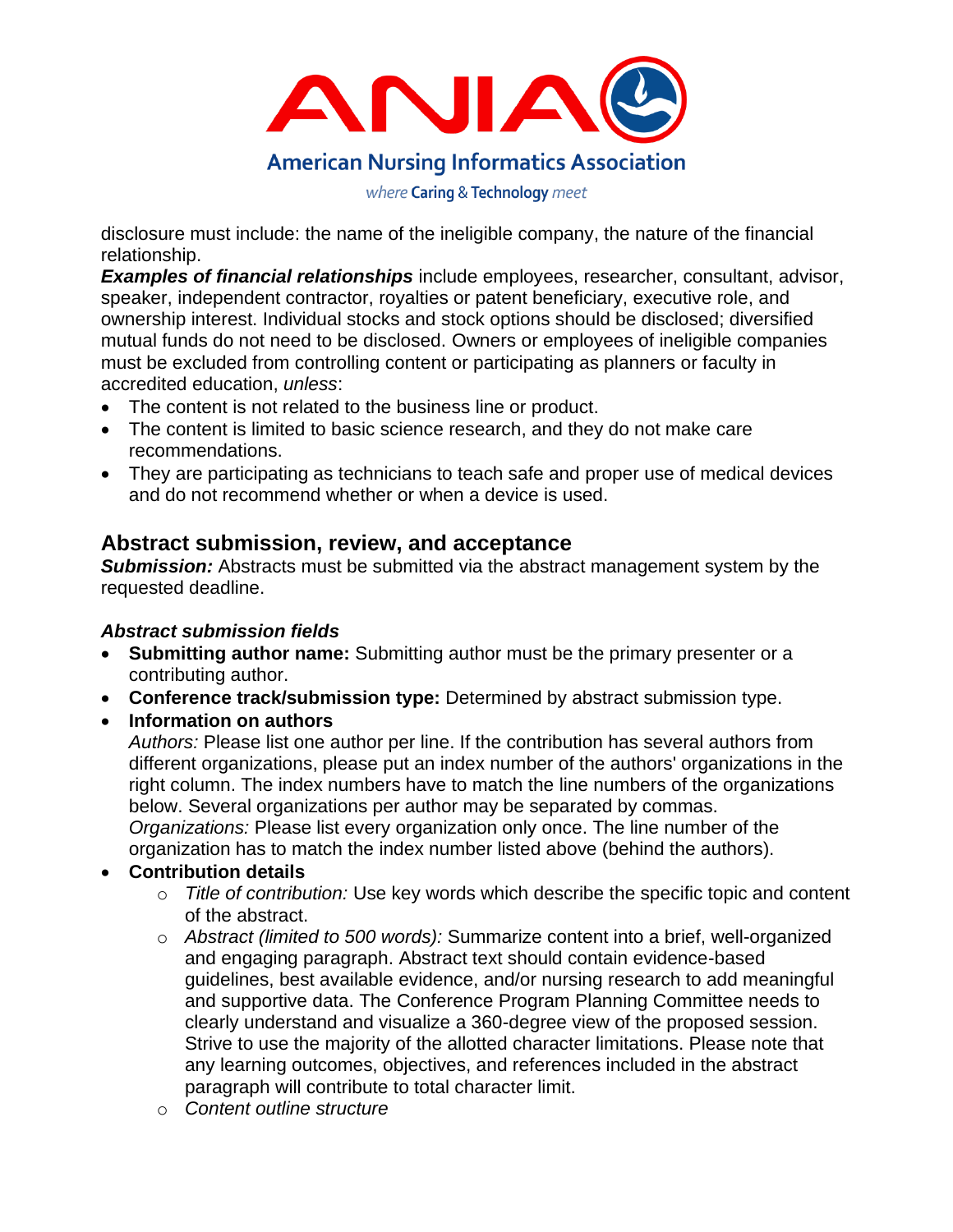

- a. *Evidence-based practice:* 1) Purpose, 2) Description, 3) Evaluation/Outcome
- b. *Research:* 1) Purpose, 2) Background/Significance, 3) Method(s), 4) Result(s), 5) Conclusions/Implications
- o *Presentation type:* Please select the topic/track from the list that best suits your abstract. This information is used to assign reviewers during the review process and to develop the conference program.
- o *Keywords:* Please enter up to 5 key words for your contribution.
- o *Novice presentation:* Please check off if the abstract is considered a novice presentation. A novice presentation is one where the primary presenter(s) has never presented outside of their employed institution.
- o *Level of presentation:* Please indicate the level of this presentation.
- o

#### • **Biographical data and disclosure upload**

Completed biographical data and disclosure form MUST BE UPLOADED HERE for main author and any intended presenter(s) if abstract is selected for presentation. The system accepts multiple file uploads, but only the most recently uploaded file will be reflected on the user end to confirm that the upload has been successful. A copy of the actual abstract or supplemental material should not be loaded as an attachment to the abstract.

*Review and selection process:* A needs assessment is completed by the Conference Program Planning Committee. The need assessment development is a systematic process of gathering data to help identify a professional practice gap in knowledge, skill, or nursing practice and drives the abstract selection process. A blind review of the abstracts is completed by the Conference Program Planning Committee and designated reviewers. Abstracts are evaluated for the completion of requested information and adherence to all instructions. If an abstract does not adhere to the stated criteria, it will not be reviewed.

*Acceptance:* Notice of the review outcome will be sent by mid-February. An abstract which is not selected for presentation may have contained unclear concepts, content not supported by evidence, and/or simply may not have met the Conference Program Planning Committee's needs assessment.

### **Presentation of abstract at conference**

An assigned presentation space and 4-foot high by 8-foot wide cork display board will be provided. Format for the poster presentation should include a creative, visual presentation of the abstract content.

Poster presenters should be registered to attend the full conference. Primary poster presenters are eligible to receive a \$100 discount off the full main conference registration fee. Only one discount per poster presentation. No travel or other expenses are provided.